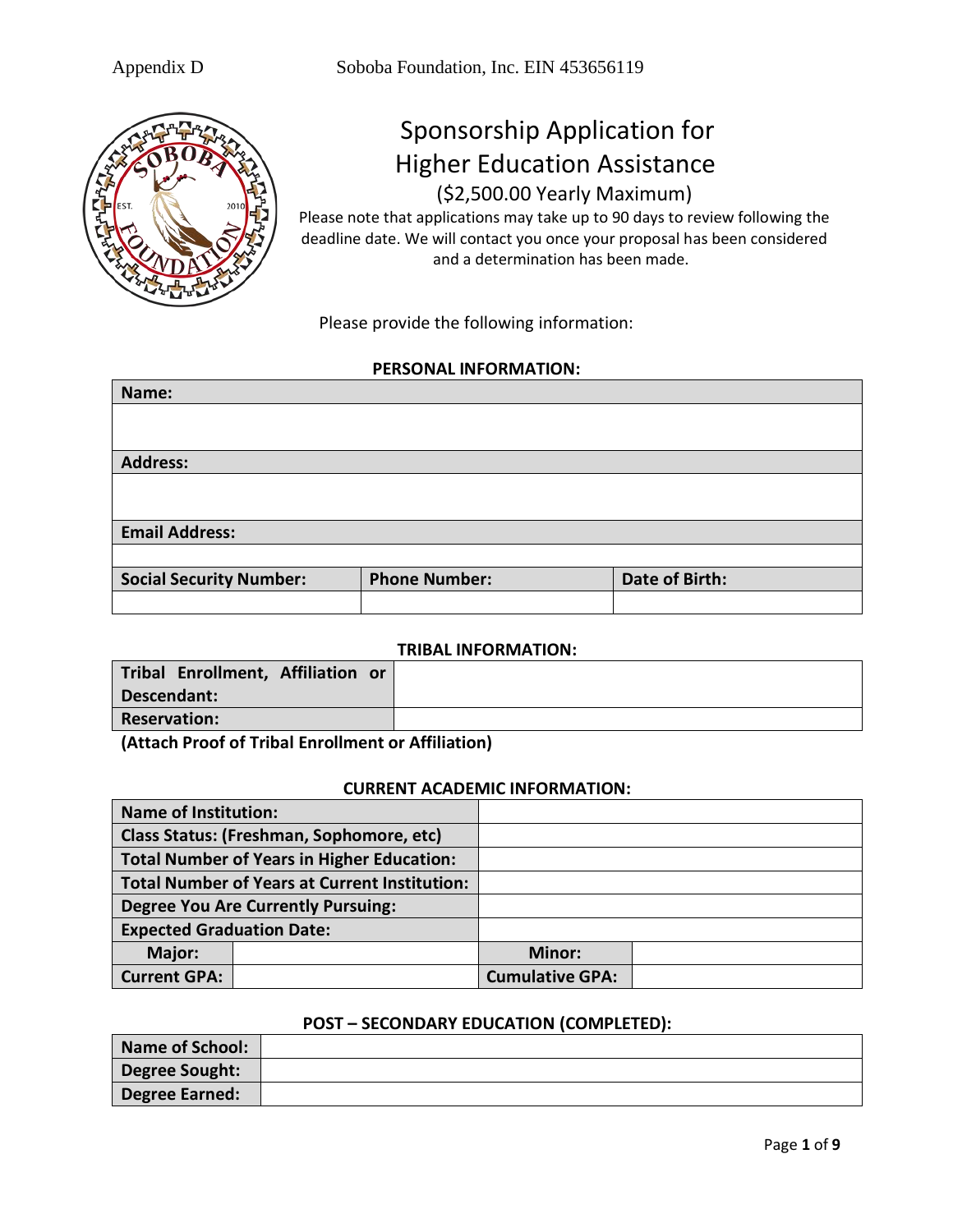**Years Attended:**

| <b>Name of School:</b> |  |
|------------------------|--|
| Degree Sought:         |  |
| Degree Earned:         |  |
| Years Attended:        |  |

| <b>Name of School:</b> |  |
|------------------------|--|
| Degree Sought:         |  |
| <b>Degree Earned:</b>  |  |
| Years Attended:        |  |

#### **FINANCIAL INFORMATION**

**Have you applied for financial aid through Soboba in the past? If yes, provide detail.**

**Describe any scholarships, grants, and other financial assistance that you are receiving towards your education. You must demonstrate that you have applied for funding from at least two other sources and still have unmet financial needs. Use additional pages if needed.**

**Please itemize all of your education expenses. Note which items are expected to be paid by other funding sources. Describe how you plan to pay those costs that exceed outside funding commitments and this scholarship request.**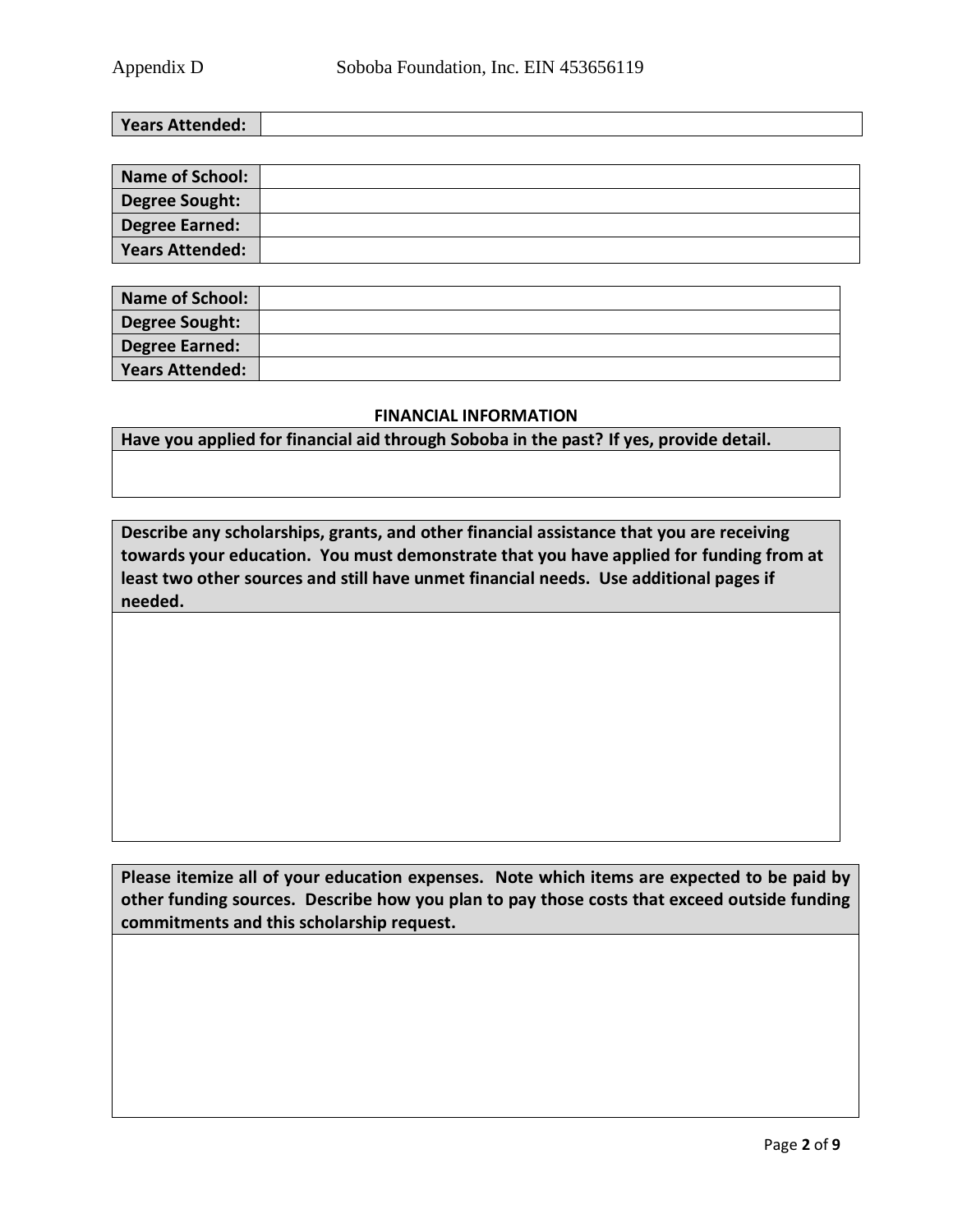## **PERSONAL STATEMENT AND ESSAY QUESTIONS**

**In two pages or less, on a separate piece of paper, please discuss the following:**

- **1) Personal Statement: a) discuss your academic career, career, and personal goals, b) discuss any extenuating circumstances/ relevant information that you would like the Tribe to be aware of, c) discuss how you view your Native American heritage and its importance to you, d) discuss how you plan to give back to the Native American community after you graduate, and e) describe your on-going involvements in the Native American community.**
- **2) Essay Questions: a) in your opinion, what are the most critical issues facing Tribal communities today, b) how do you see yourself helping to resolve these issues, c) where do you see Native Americans in the 21st century in terms of survival, governance, and cultural preservation, and d) what role do you see yourself in this future?**

## **PLEASE MAKE SURE THE FOLLOWING ARE SUBMITTED WITH YOUR APPLICATION PACKET:**

- **Application**
- **Essay –** Attach your response to the Personal Statement and Essay Questions
- **Academic Study Plan Form –** The attached form must be completed by an academic advisor.
- **Official Transcripts –** Freshman students must submit official high school transcripts or GED scores. Transferring and continuing students must submit official transcripts from each college or university previously attended.
- **Signed Terms and Conditions**
- **Letters of Recommendation – 2 letters of recommendation are required.** 1 Academic Recommendation and 1 Native American community recommendation. Letters are to be submitted separately and directly by the recommender. Send Attn: Sponsorship Coordinator by mail to PO Box 487, San Jacinto, CA 92581 or fax to 951-654-4198.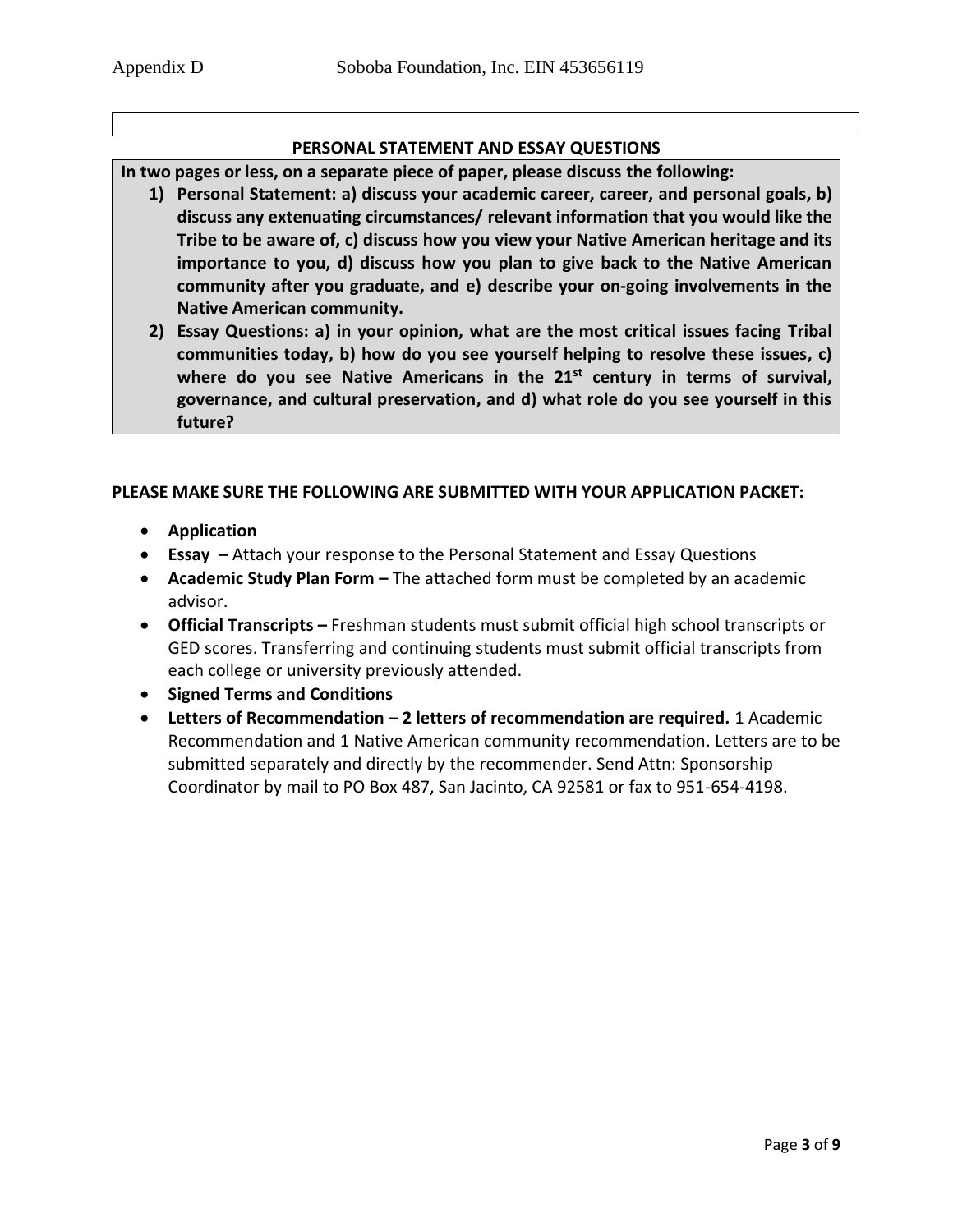## **ACADEMIC STUDY PLAN FORM**

#### **APPLICANT: PLEASE FILL OUT THE SECTION BELOW AND TURN IN TO YOUR ACADEMIC ADVISOR**

| <b>Student Name:</b>             |  |
|----------------------------------|--|
| <b>Student ID Number:</b>        |  |
| <b>Phone Number:</b>             |  |
| Email:                           |  |
| <b>Expected Graduation Date:</b> |  |

#### **THE SECTION BELOW MUST BE COMPLETED BY YOUR ACADEMIC ADVISOR**

**This student is applying to the Soboba Foundation for a scholarship. This form is required as part of the completed application. Your cooperation in the completion the following is appreciated. If you have any questions, please contact the Tribal Administration Office at (951) 654-2765 and ask for Andrew Vallejos.**

#### **GENERAL EDUCATION**

| Has the student completed all general<br>education requirements? |  |
|------------------------------------------------------------------|--|
| If no, what courses are needed to complete?                      |  |

#### **MAJOR DEGREE REQUIREMENTS**

| Has the student declared a major?                                    |  |
|----------------------------------------------------------------------|--|
| What courses are needed to fulfill the major<br>degree requirements? |  |

#### **PROPOSED STUDY PLAN**

| <b>FALL COURSES</b> | <b>CREDIT HOURS</b> | <b>SPRING COURSES</b>  | <b>CREDIT HOURS</b> |
|---------------------|---------------------|------------------------|---------------------|
|                     |                     |                        |                     |
|                     |                     |                        |                     |
|                     |                     |                        |                     |
|                     |                     |                        |                     |
| <b>Current GPA:</b> |                     | <b>Cumulative GPA:</b> |                     |

#### **COMMENTS**

#### **CONTACT INFORMATION**

| Name:       | Title: |  |
|-------------|--------|--|
| Department: | Email: |  |
|             |        |  |
| Signature:  |        |  |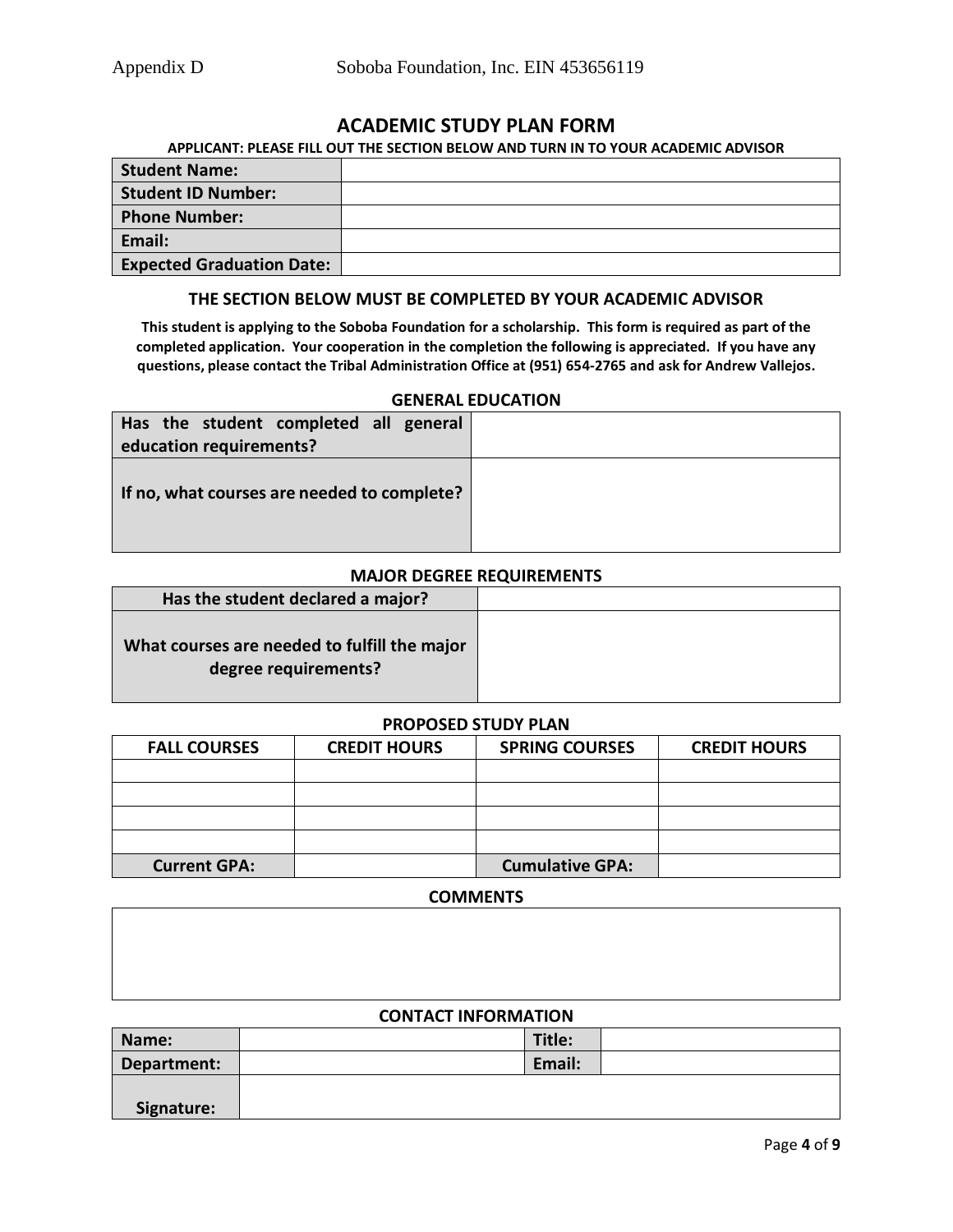## **TERMS AND CONDITIONS**

- 1. Must be an enrolled member of a federally recognized California Indian Tribe (or have Tribal affiliation solely pending enrollment age) or provide proof student is Tribal descendant. Appropriate documentation and a letter from the Tribe is required.
- 2. Student must be enrolled part-time or full-time in a degree seeking program at an accredited college or university.
- 3. At the end of the Fall semester, Sponsorship Coordinator will review official copies of the academic grade reports. Fall grade reports will be used to determine student's continued eligibility for funding. It is the student's responsibility to ensure that all grades have been posted and that they are accurate.
- 4. Student must keep the Sponsorship Coordinator informed of any changes in student's status (i.e. new address, name change, intent to withdraw, transfer, reduction of full-time enrollment, etc.)
- 5. Undergraduate recipients must complete each term with a minimum of  $6 15$  units. Graduate student recipients must complete each term with a minimum of 6 units. This unit requirement must be met with new coursework only, no repeat classes are allowed as part of the part-time/full-time course load.
- 6. The following types of classes will not be accepted as part of a part-time/full-time course load: Audits, Repeats, or Workshops. Students may take no more than 3 units of special study courses per semester as part of the part-time/full-time course load.
- 7. Recipients must maintain the following Cumulative Grade Point Average (CGPA) in a degree seeking program to be eligible for continued funding:
	- a. Undergraduates: 2.75 CGPA
	- b. Graduates: 3.5 CGPA
- 8. Suspension: Failure to maintain the minimum CGPA or part-time/full-time course load will result in automatic suspension. Once on suspension, the student's subsequent award will be automatically canceled. Prior to reapplying for a scholarship, the student must have completed the number of units for which they initially received funding and/or have met the minimum CGPA for which they received funding. Failure to do so will render the student ineligible for future scholarship consideration.
- 9. Scholarships will be granted to eligible applicants on an annual basis with each award being for a 12 month period. Recipients are eligible to apply for a second year pending demonstration of exceptional progress.
- 10. Applicant agrees to have their name, degree being pursued, photograph, and graduation announcement included in any press releases made by the Soboba Band of Luiseño Indians.
- 11. Once submitted, all applicant documents become the property of the Soboba Band of Luiseño Indians.
- 12. Applicants are responsible for ensuring that all required materials are received by the deadline date. Incomplete applications will not be reviewed.
- 13. As a condition to this scholarship the applicant must complete a minimum of 10 hours of community service for the Soboba Band of Luiseño Indians to be completed within 12 months.
- 14. All decisions made by the Soboba Foundation are final and binding.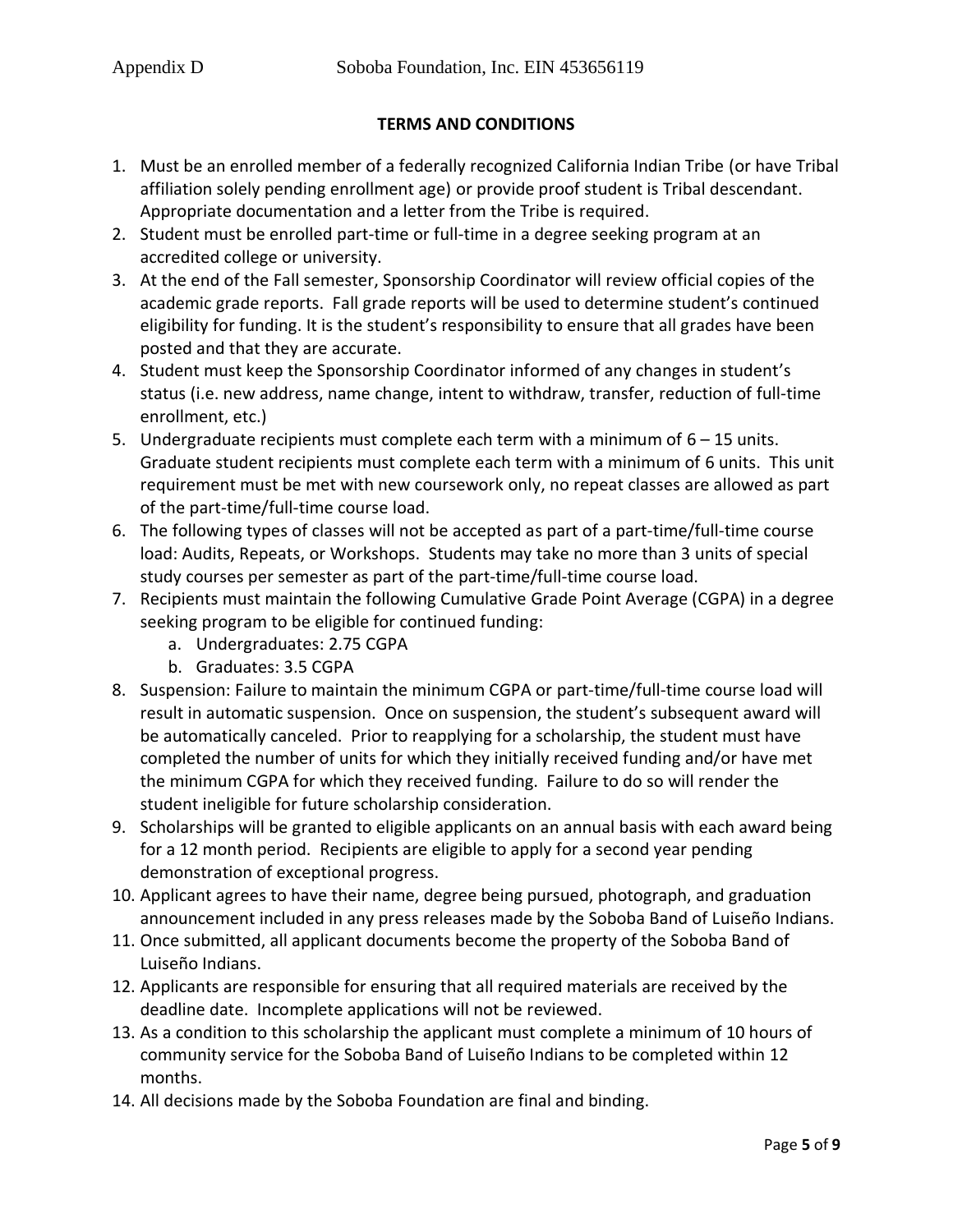I hereby certify that the information contained in my scholarship application is true and correct to the best of my knowledge. In the event that I receive funding, I agree to comply with all of the foregoing terms and conditions. I hereby give permission to the Soboba Band of Luiseño Indians and the Sponsorship Coordinator to request and receive copies of my academic grade and progress reports as needed.

Signature: Date: Date: Date: Date: Date: Date: Date: Date: Date: Date: Date: Date: Date: Date: Date: Date: Date: Date: Date: Date: Date: Date: Date: Date: Date: Date: Date: Date: Date: Date: Date: Date: Date: Date: Date: D

Print Name: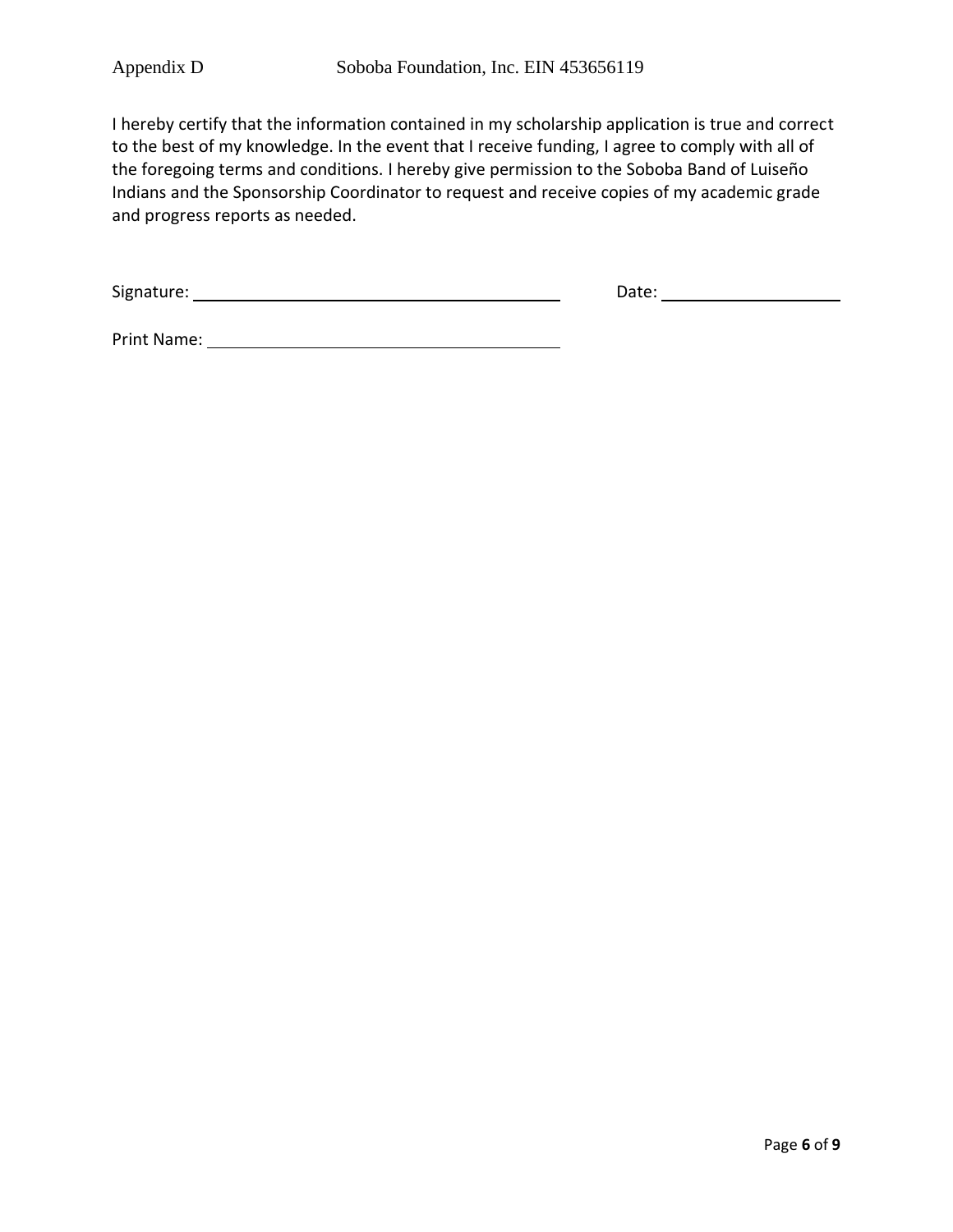## **ACADEMIC RECOMMENDATION FORM**

#### **THIS SECTION TO BE FILLED OUT BY APPLICANT**

| <b>Student Name:</b> |  |
|----------------------|--|
| <b>Address:</b>      |  |
| Email:               |  |
| <b>Phone Number:</b> |  |

**TO THE RECOMMENDER: Please provide your opinion of the above named individual, who has applied to the Soboba Foundation for a scholarship. We are particularly interested in an evaluation of the applicant's potential for academic and professional achievement.** 

**Please include the following information in your letter:**

- **Your name, title, company name, email address, signature, and date.**
- **The applicants name.**
- **The capacity in which you know the applicant.**
- **A strong distinction of strong and weak characteristics.**
- **Discuss the following characteristics in your letter: character, personality, integrity, commitment to community, intellectual ability, promise as a student, promise as a professional, maturity, and motivation.**

**Please send your letter of recommendation directly to the Sponsorship Coordinator via any of the following methods:**

• **Mail: Attn: Sponsorship Coordinator**

 **Soboba Band of Luiseño Indians PO Box 487 San Jacinto, CA 92581**

- **Fax: Attn: Sponsorship Coordinator 951-654-4198**
- **Email: sponsorships@soboba-nsn.gov**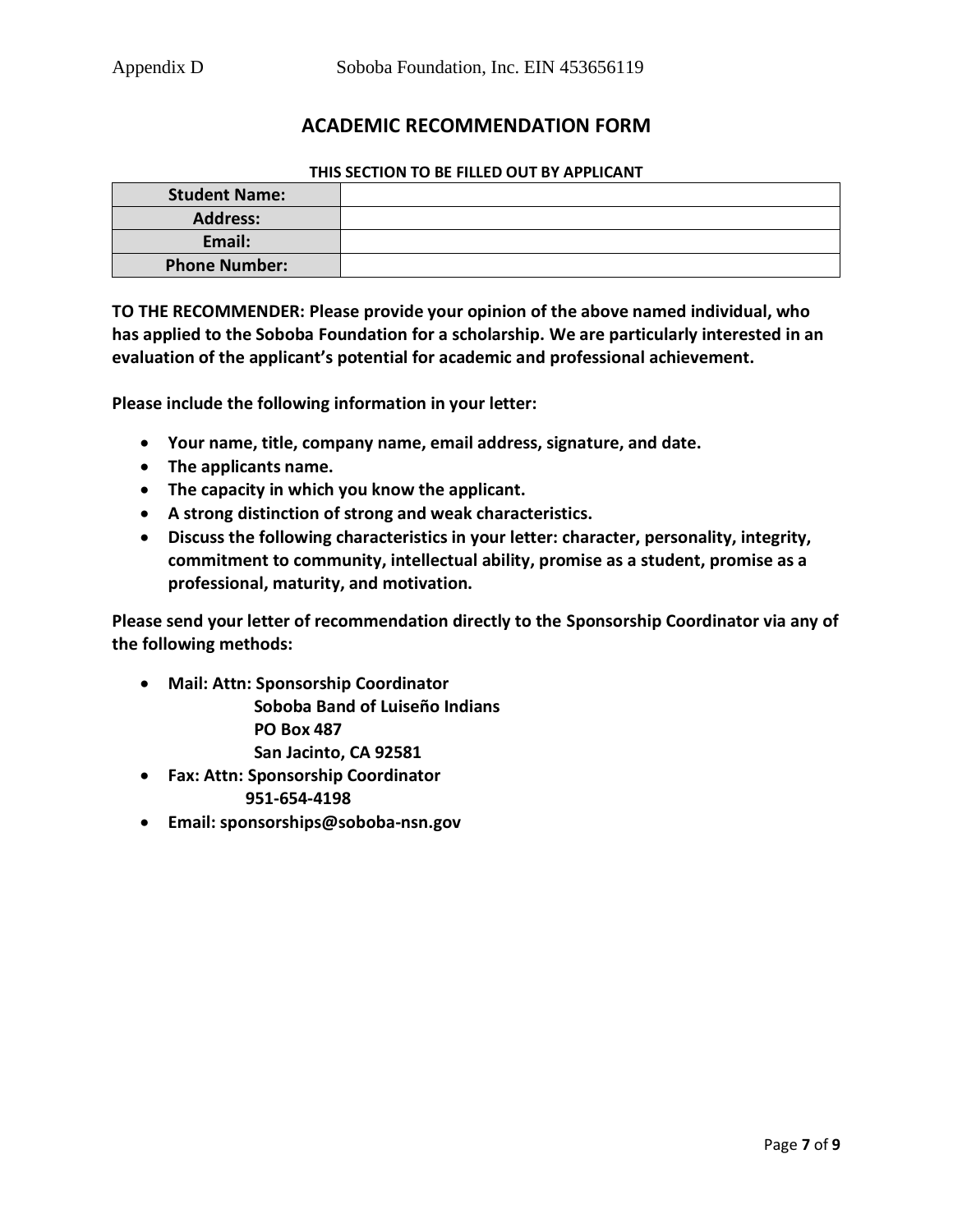## **NATIVE AMERICAN COMMUNITY RECOMMENDATION**

## **THIS SECTION TO BE FILLED OUT BY APPLICANT**

| <b>Student Name:</b> |  |
|----------------------|--|
| <b>Address:</b>      |  |
| Email:               |  |
| <b>Phone Number:</b> |  |

**TO THE RECOMMENDER: Please provide your opinion of the above named individual, who has applied to the Soboba Foundation for a scholarship. We are particularly interested in an evaluation of the applicant's potential for academic and professional achievement.** 

**Please include the following information in your letter:**

- **Your name, title, company name, email address, signature, and date.**
- **The applicants name.**
- **The capacity in which you know the applicant.**
- **A strong distinction of strong and weak characteristics.**
- **Discuss the following characteristics: character, personality, integrity, commitment to community, intellectual ability, promise as a student, promise as a professional, maturity, and motivation.**

**Please send your letter of recommendation directly to the Sponsorship Coordinator via any of the following methods:**

• **Mail: Attn: Sponsorship Coordinator**

 **Soboba Band of Luiseño Indians PO Box 487 San Jacinto, CA 92581**

- **Fax: Attn: Sponsorship Coordinator 951-654-4198**
- **Email: sponsorships@soboba-nsn.gov**